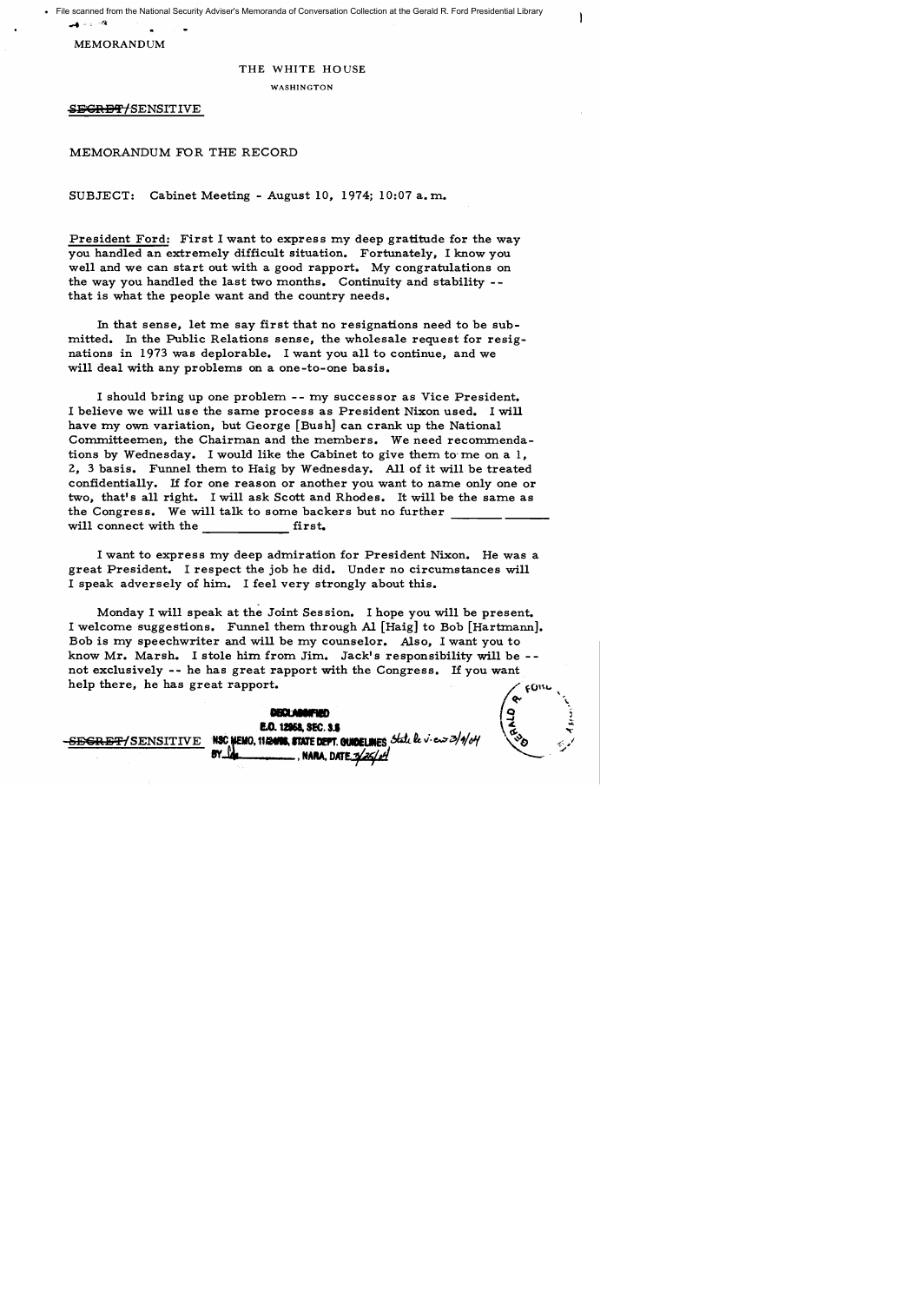## ..a;J:CRB'f'/SENSITIVE 2.

Al [Haig] will stay also. I have great respect for him and I knew him when he worked for Dr. Kissinger. Everyone's style is different. AI will do what is needed. I am a talker rather than a reader. But I don't like chit chat. I will have an open door to all of you.

I have asked a group of four - - Don Rumsfeld, Rogers Morton, Bill Scranton, and Jack Marsh -- to look at the White House setup. Every empi re has its own ideas of organization. I have learned about the White House Staff operation and met with Al today. I will have this group and Al make recommendations. I will probably make some change. It is important for the organization to be in tune with my methods. We will talk before I act and I will listen to anyone who thinks proposals may be wrong. We have a tough row to hoe. Who knows how long the honeymoon will last?

Kissinger: Mr. President, for all of my colleagues, I want to say that we think you performed a great national service. For the previous administration, we are proud of what we did. You can count on our total loyalty and full support. Anything the Cabinet can do will be done with our full capabili ty and in your spirit as you outlined in your very moving speech.

President Ford: If you have any problems, come to me.

Morton: For procedures in the transition, I propose to concentrate with the Cabinet and get an idea on the communications between the White House and the Cabinet and other aspects of intergovernmental relations. We'll sit down with you and discuss things which shouldn't be reduced to writing. We would like to get your ideas without spreading the dirty laundry out. There may be good suggestions for improving.

Brennan: The big thing we ask is loyalty but to get on to business. Get the country back together. This is a good opportunity to bring people back -- some are on the sidelines. Many problems since Watergate were put on the back burners. So we can work on domestic problems. And keep on with foreign policy.

President Ford: I would like to work with you on some of these labor people who have been quite contained. We will make that call and talk with labor people.

Brennan: I have told people you will make your gown decisions, but  $90\%$ of them are with you and I know the leaders want to support you.

<del>BCRET/</del>SENSITIVE j

ʹϝϙ៲ϥ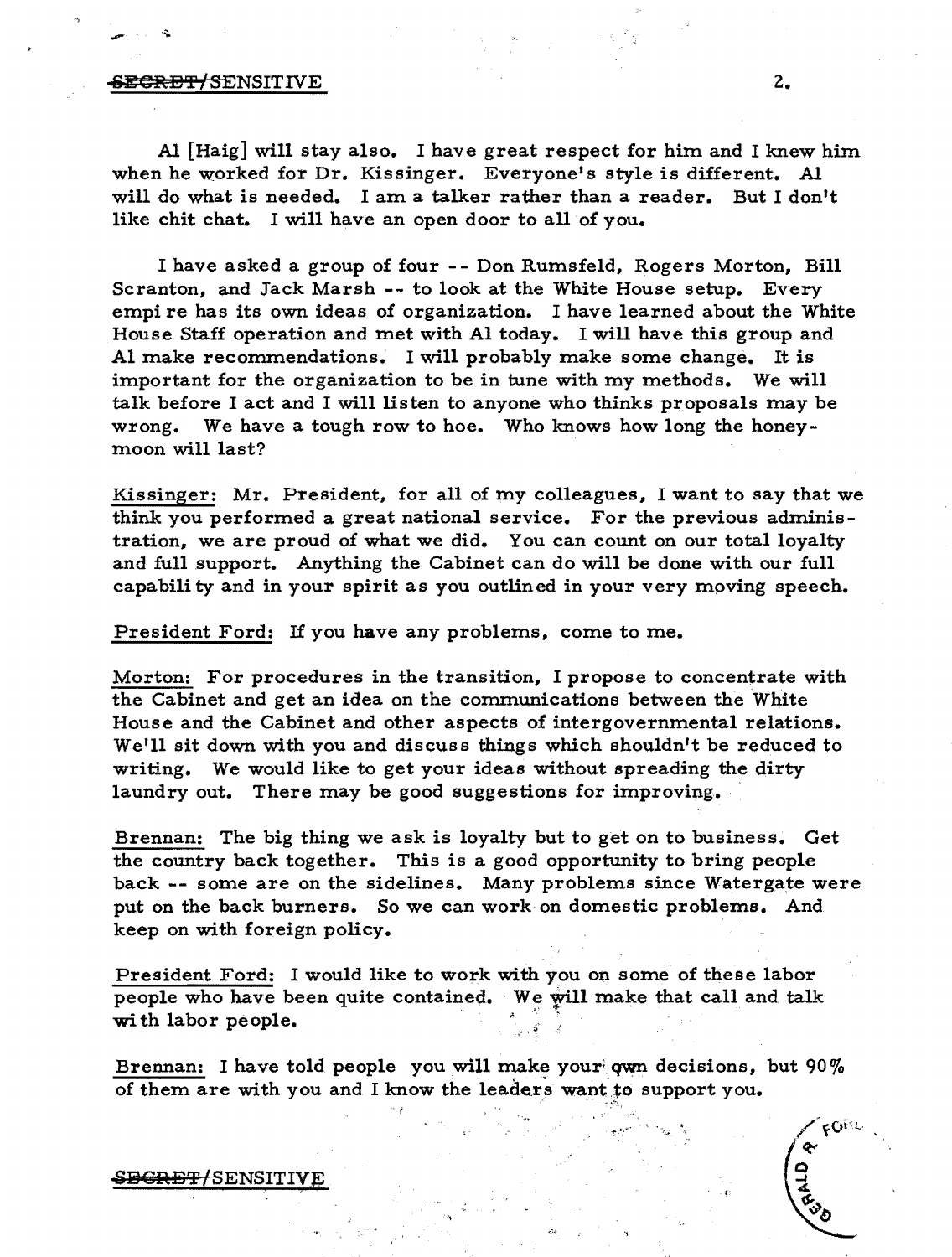Butz: 10 months the task of this group is to stop the erosion of votes on the Hill. We have ten months to turn this around.

President Ford: I haven't thought about the political aspect. The President can make a contribution by speaking before non-partisan groups. Kissinger and Jim can't be political, but the rest of you can help.

Saxbe: We have a number of issues in Justice. I think jawboning can help in the field of crime. I talked to Jerry Wilson about the figures going up and down. In your talks to people, there are no more gimmicks no more rabbits. If there is a break-down, it is not in law enforcement but in and in the fabric of the society. If we don't get the kids between 15 and 20 we can't do it. We are in for some of these kids.

We have a lot of legislation pending. We will talk to Al Haig about these. The Freedom of Information bill is in conference. It's a bad bill and I think a veto could be sustained. Primary bill.

Iranian arsenal would wipe out any electronic surveillance.

President Ford: If attached to the primary bill it would be non-germane in the House. I will be preoccupied working but this is a crisis. Get together together with ----

Saxbe: We can get to Pastore.

President Ford: Phil Buchen has been heading my investigation into pricing.

Morton: We will be plagued with questions about President Nixon. We need your guidance.

President Ford: Can you help?

Saxbe: There is no way Congress can grant immunity. It can be the suggestion of Congress, but it's for us to push. We have been emphasizing the generality; the Special Prosecutor has been handling it. He wants to close up shop and that would be good. If Jaworski goes ahead, though, I doubt it could be stopped by a sense of the Congress. The sentiment is that if 15-20 have gone to jail it has to run its course. I think it has to run its course.

 $\cdot$  .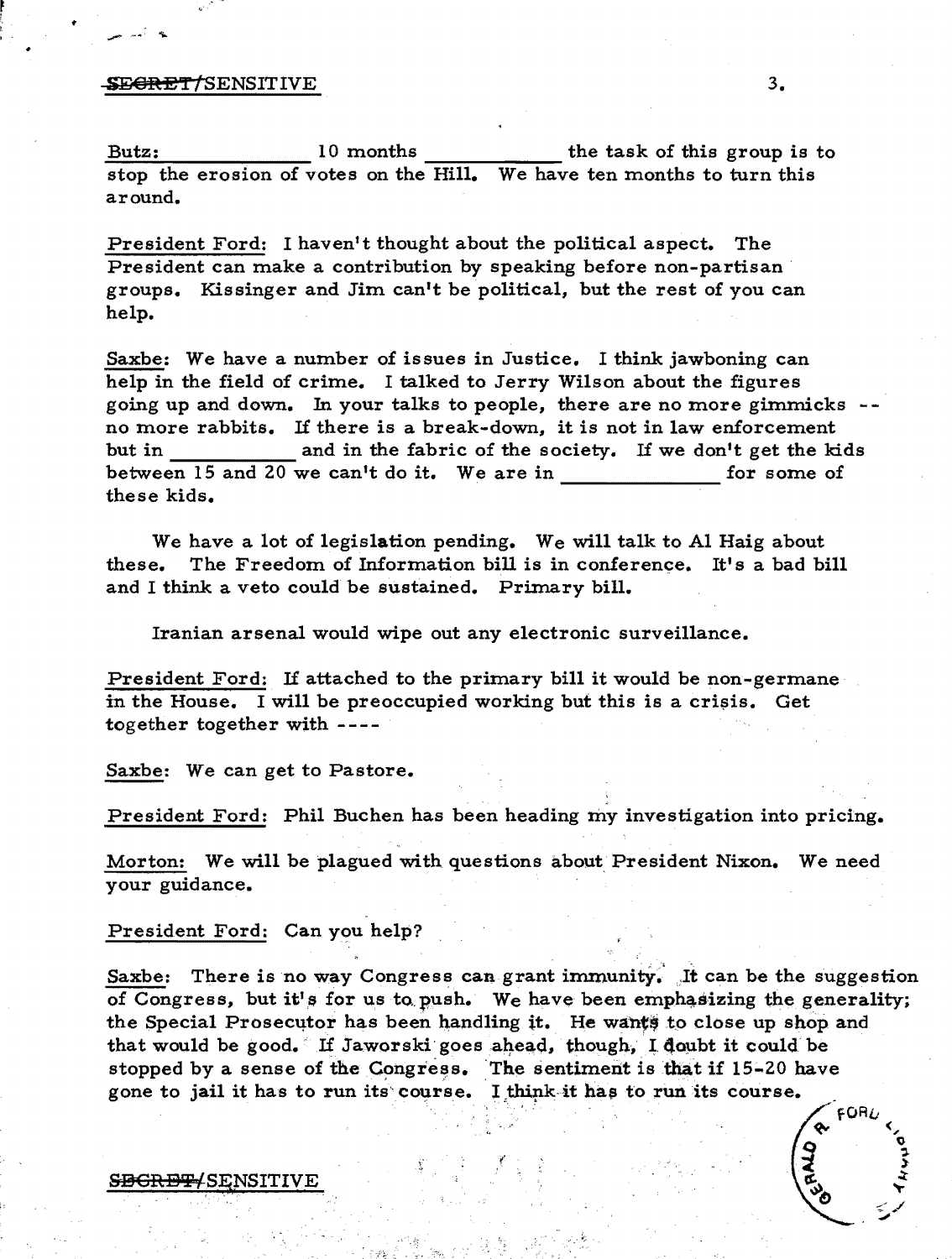## S<del>ECRET/</del>SENSITIVE 4.

"

President Ford: I think I will make no comment. My feeling is the attitude toward President Nixon is changing and if the vultures continue I think t he people will revolt. I'm not sure these people know where to stop. They have been so vicious they may push to - -- I think the people will revolt.

Weinberger: I have a couple of items of interest. I had a Department meeting when I urged them all to stay on. Your name was very well received.

I will give Bob our input to your office. Our views on national health insurance, and so on.

Jim: The healing process goes on, but we have some opportunity to enhance it. Labor I think will help you. The other area is the press. They will be critical, but we can end the mutual recriminations with help.

President Ford: I have had reasonably good press relations and have tried to continue. Please be affirmative with them. A little extra effort will make the reactions a little less critical and that will help.

Now I know you are all busy.

Simon: I could only reiterate what the others have said. We have an opportunity to regain the confidence of the American people.

President Ford: The atmosphere is right. We even got some good rain.

Butz: There is a lot of television about the drought. It is over now, but corn will be below last year. Wheat is a record crop. Export contracts are over half less than last year. Soybeans are good. Corn is perhaps one bit less than the previous estimate. We must give the impression that the food situation is not critical. It would be good for you to say that, Mr. President.

\* \* \* \*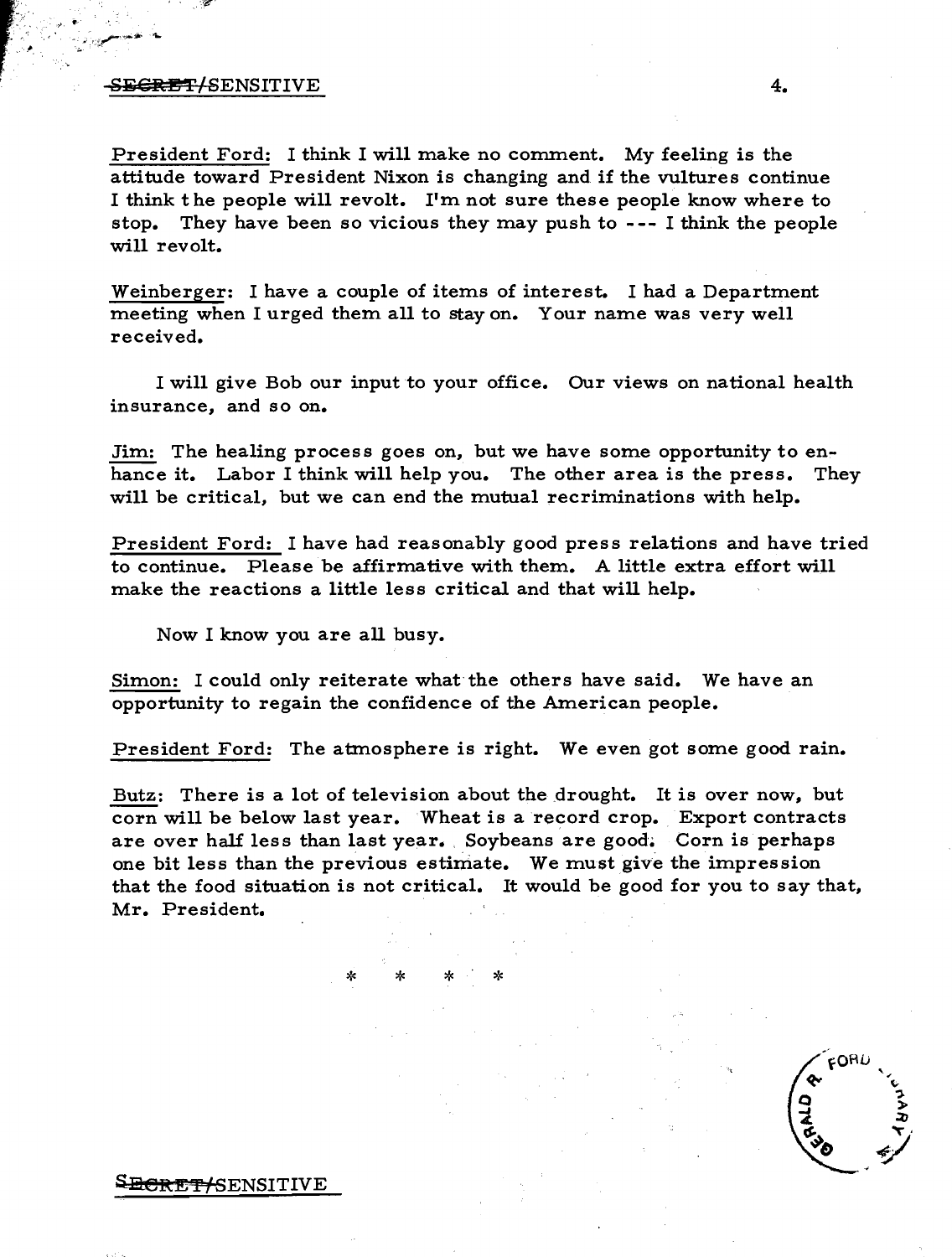je 15 m Gravent Cabinet Meeting 74  $10:02$  prosont. P First word to experience day gentimely for many Congrets de vous you suille last mes A contry incident Je that was my deeped in the swhmthed Ju PR server, c catalles de repeat un 23 mars Inflands I want all to continue more will chalcut portresant to ( base). Shenddhing ry ( put - my merces as  $V'P$ Hebechtart with me sure present Norde Smith have un omne vousitrie but mongle ce le verd Menumentation de Wirde le usade bito Cabriel -ne on 1; 2, 3 bonas. Femmed to Hoog by Wed Twitch empotation If the process and the year with to women any 1 or 2, the used on south + Rhevels Pec sans at Cong. Well Tille & Dono hadres suit me partie des riche crédit envoit Ouz otrisvitir for N, Grat P, Roset unly admiracy of his. Full way stray by orent this Uning with speak at part signer. How pour abill la finant. Wil sens son perhino Francel Than OL to Both. Boh my speckhaster + rais le comment des monds. Stob

**NSC MEMO, 11/24/98, STATE DEPT. GUIDELINES State lives = 2/9/04/**<br>BY \_**liq**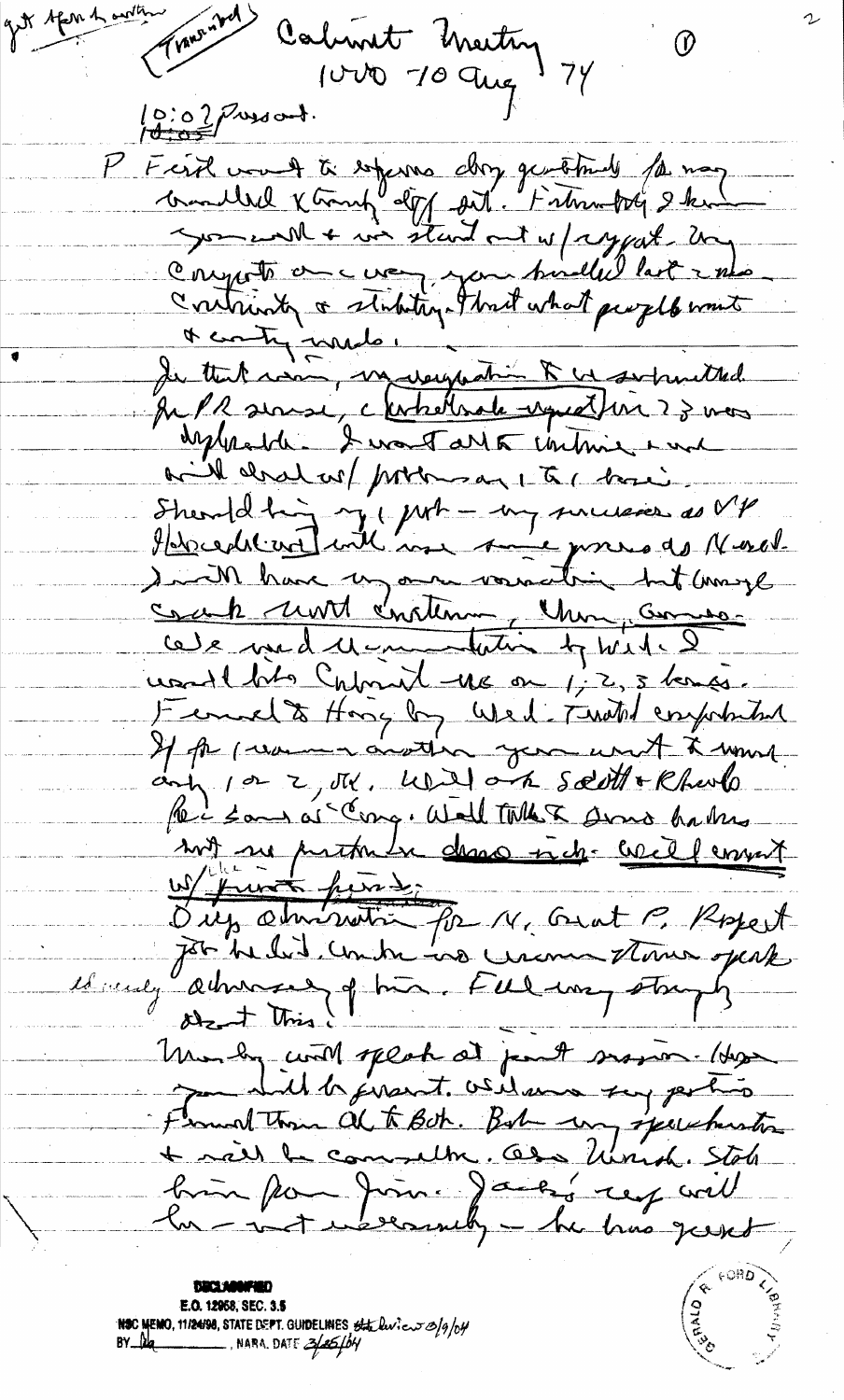17 port w/c Cray Af you won't try them, la hus qu'est roypat. "<br>Où mill sty ilet. 2 par quit royer t /a In styck Ern our style is by as will Eunher - ht & don't like chit chat & home gan door to all of you has any those of the agent " I have it of WHIPE with what the wine I will have Hart what To be in There was every mother lost. K Know my contempora and think you supered port entit servire. En processe find support anything Calmit durable with P any portes, avec to education, I propose to tommissions but with & colonied portan apports of write-garted ulustris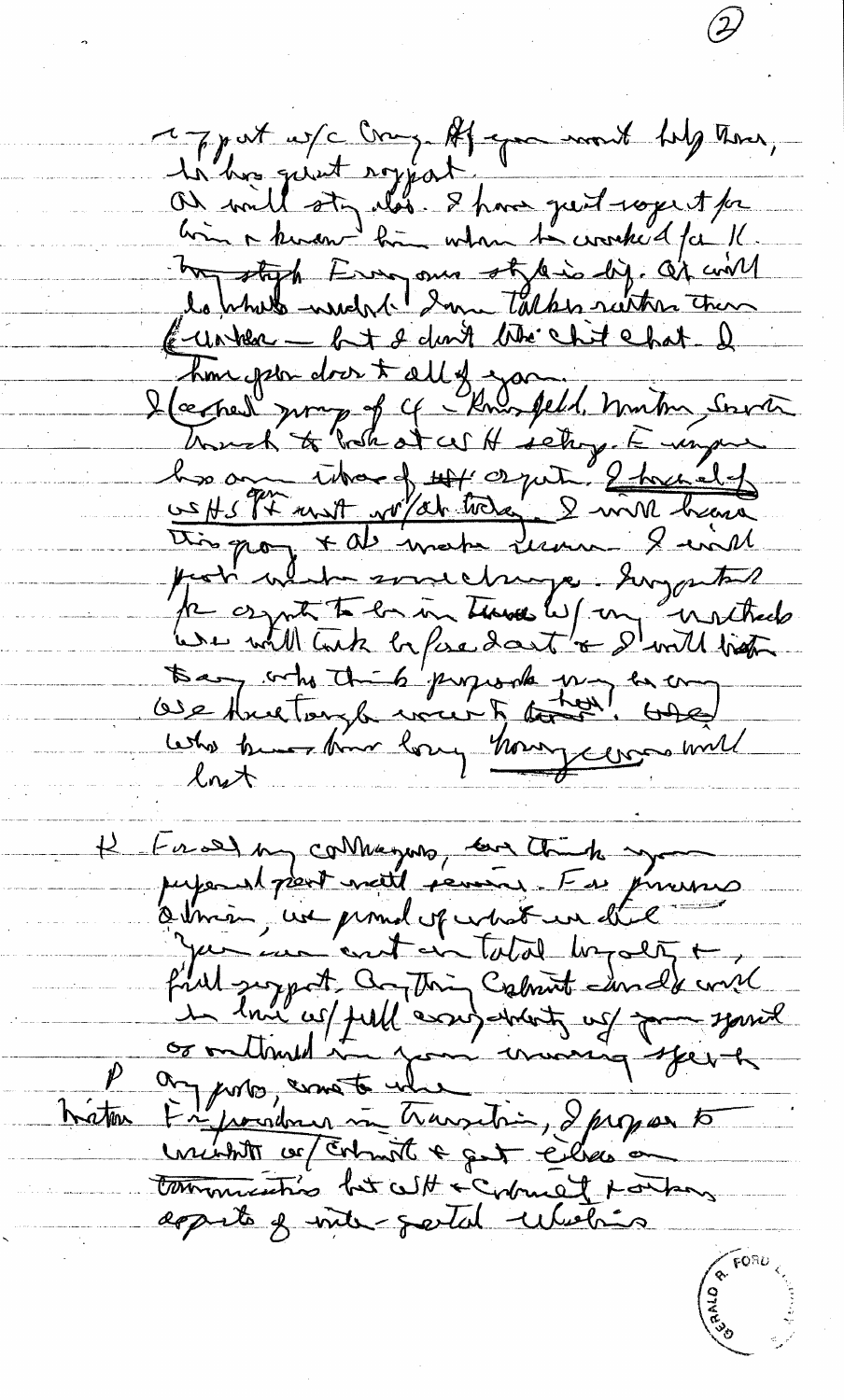with it ever with Both Hitts chomes<br>thip whis shorthithe statute observed mon Big this we over is loyalty but & get MA. A FD P Wt work of your a more of those Correspondent autre heure son quite centeral Bonne d'houetoil progle jour mill methodisme<br>danvis, le fecter de vous programe de Boty hashing to grand down wast took fthis Amerit thought about published reports, Infort com make exactemention la today sporting lique une partison porton (10) Contrain de france en Justice d'Anit  $2a\mu\eta$ in have informant but in fourth, &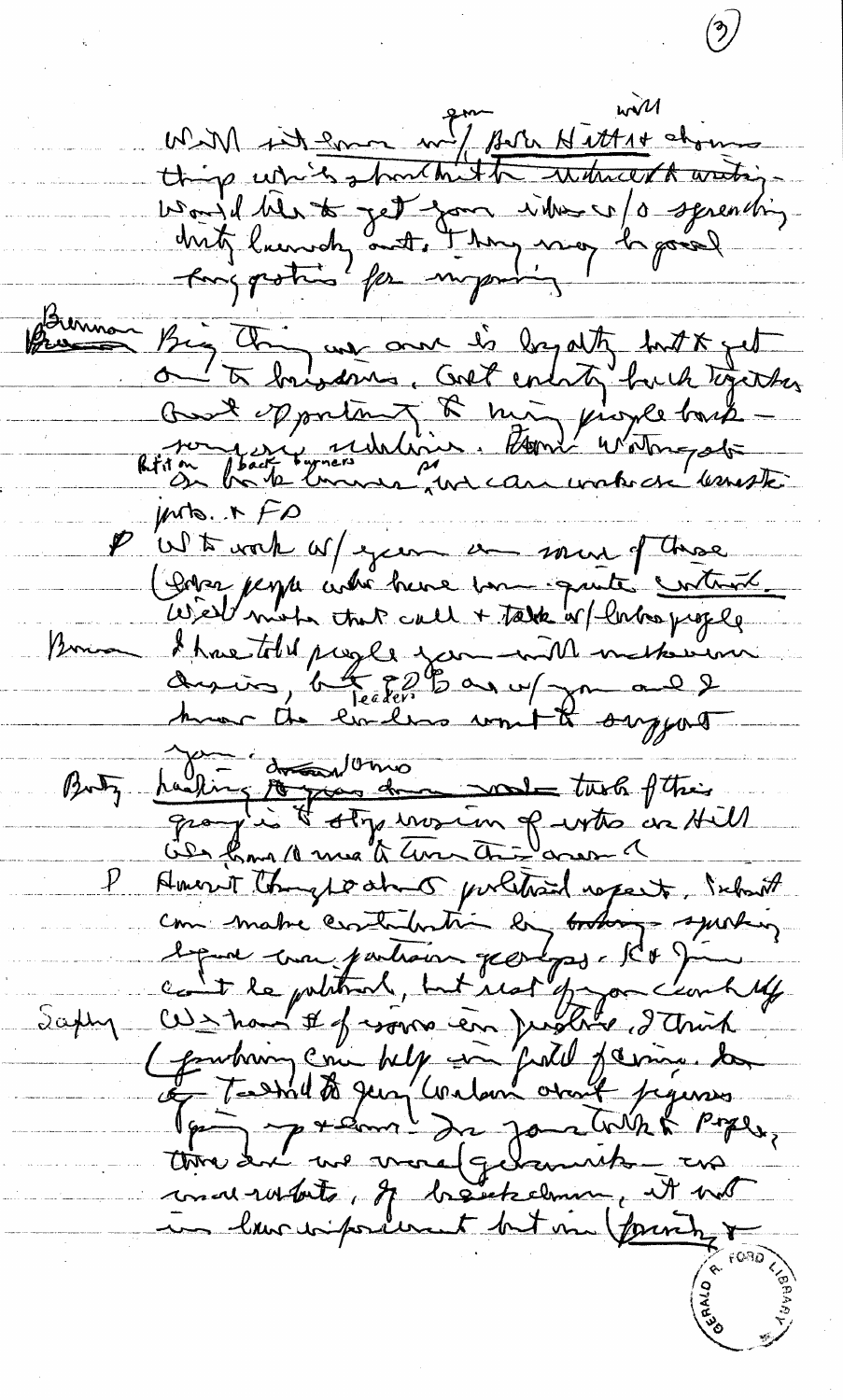fabric de soutre sur eait jet hils but 15 = 20, an converg and here of the to the househouse of the median will control to Procès fille nous d'une sont au If attached to finning louted it would be some graviene in Honor Swith 4 processived<br>Support this is crisis attogration of P But backen tons law heading my noustyon bout pour to part it hapts my the comes I think it has to non its course Itrick no comment, un futig is for attricked The people hun custome to stop-They hero is use excers they may frush?